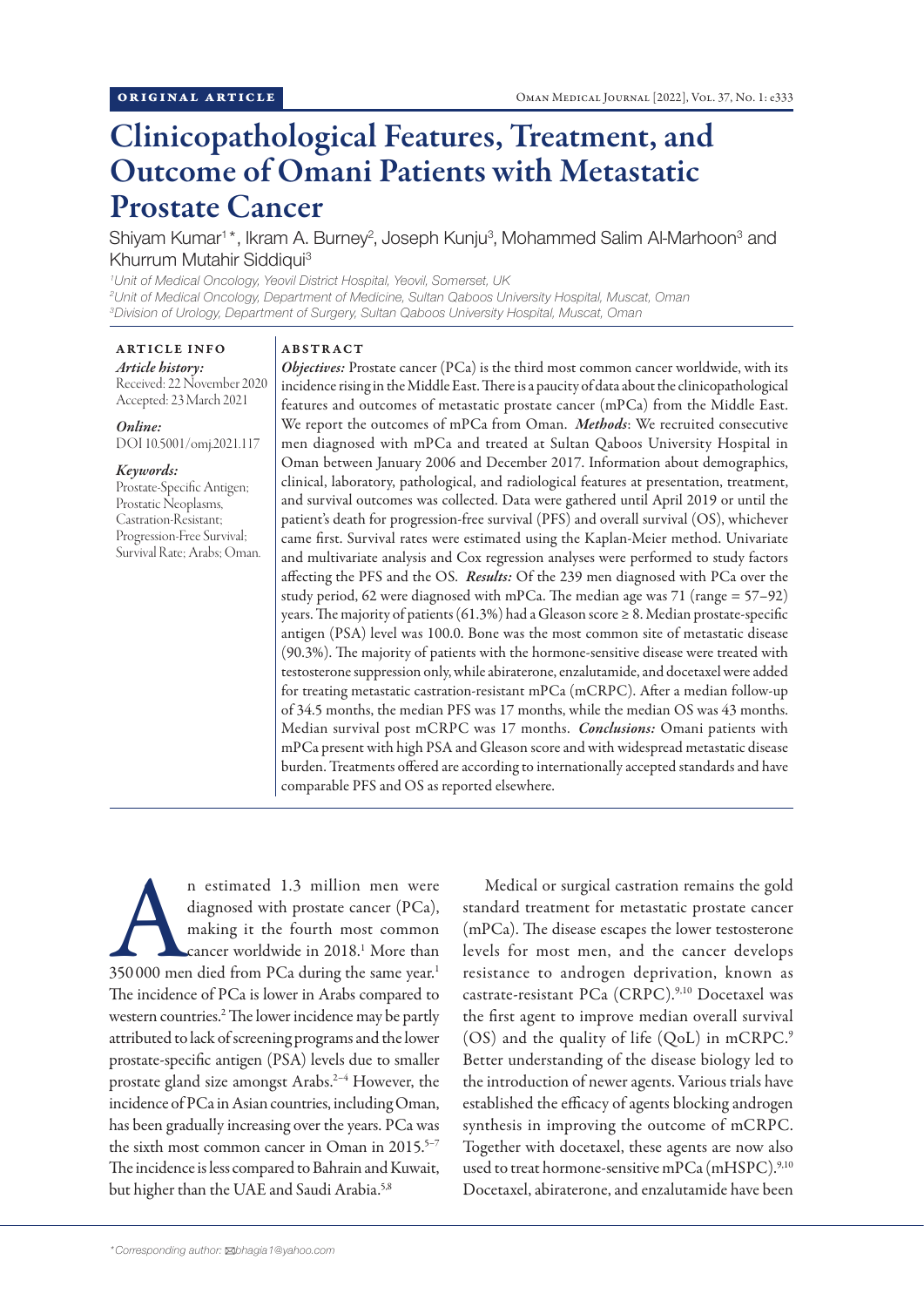approved for the treatment of mHSPC while the same agents along with radium-223, sipuleucel-T, and cabazitaxel have been approved for the treatment of mCRPC.9,10

Differences in PCa incidence and associated mortality have been well recognized according to race and ethnicity despite living in the same or different countries. These differences have been attributed to genetic and environmental factors and access to health care and screening programs.1,4 Substantial data are available from other parts of the globe about survival rates of mHSPC or mCRPC, but there is a scarcity of information from the Middle-Eastern region.

Various studies from the region have reported the epidemiology of PCa, but limited data is available regarding the outcome of the PCa in Arabs.2,3 We report the presenting features, treatment, and outcome of men diagnosed with mPCa as well as factors affecting survival in Omani men. To the best of our knowledge, this is the first study reported from this region describing the survival outcomes for men with mPCa.

## METHODS

Consecutive patients diagnosed with mPCa at the Sultan Qaboos University Hospital (SQUH) between January 2006 and December 2017 were included in this study. SQUH is one of the two major hospitals in Muscat, providing cancer care to patients from all over Oman. The majority of the patients were diagnosed and treated at SQUH. In cases where the diagnosis was established elsewhere, the tissue blocks were reviewed at SQUH.

Electronic patient records (EPRs) were reviewed for demographic characters (age, comorbid conditions, and use of medicines for those conditions), clinicopatholgical features at presentation (PSA, Gleason score, clinical stage, organs involved, patient's performance status [PS]), the treatment received (first line and subsequent lines), and the survival until either the last date of follow-up or the date of death. Nadir PSA levels, as well as time to nadir PSA and time to PSA decline by 50% were also checked.

We used the American Joint Committee on Cancer staging manual  $(8<sup>th</sup>$  edition) to stage the disease.10 Nadir PSA was the lowest PSA level documented on first-line treatment for mPCa, while time to nadir PSA was the time from the

start of the treatment to the time to reach nadir PSA level.<sup>11</sup> Patients with continuously rising PSA and testosterone levels below 1.7 nmol/L (0.50 ng/ dL) were considered to have mCRPC.10 First-line and subsequent treatment offered for mPCa were recorded. Patients diagnosed to have mPCa after or before the date of study period, not treated at SQUH, those who lost to follow-up for more than two years, or had incomplete data on EPR, and the patients with localized PCa were excluded from the analysis.

We used the Kaplan-Meier method to estimate progression-free survival (PFS) and OS. PFS was defined as the time from the date of diagnosis of mPCa until disease progression. OS was defined as the time from diagnosis to death or 30 April 2019, while OS2 was defined as the survival from the date of mCRPC to death or 30 April 2019. The chi-square test was used for dichotomous variables, while Log-rank test and Cox regression analysis were used for time to event. A *p*-value of < 0.05 was considered significant. We used SPSS Statistics (IBM Corp. Released 2011. IBM SPSS Statistics for Windows, Version 20.0. Armonk, NY: IBM Corp.) for statistical analysis. Institutional medical research ethics committee approval was sought and given.

## RESULTS

A total of 239 patients were diagnosed with PCa during the study period. Out of those, 62 had mPCa and met the inclusion criteria. This study reported on the presenting features and outcomes of the 62 patients.

The median age of the patients was 71 years (range  $= 57-92$ ). The vast majority of patients had at least one or more comorbidities (87.1%), hypertension being the most common (58.1%). Of all the patients, 25 (40.3%) took a statin, and 12 (19.4%) were on metformin for diabetes mellitus.

Trans-rectal ultrasound-guided biopsy was the most common diagnostic method (61.3%). More than half of the patients (61.3%) had a Gleason score of  $\geq 8$  at diagnosis, and 56.8% had Gleason score of 5 as primary or secondary pattern. Median PSA at the time of diagnosis was 100.0 ng/dL (range 3.0–4508.0), 50.0% of patients had PSA level of > 100.0 ng/dL at diagnosis. Staging studies revealed that 60 (96.8%) patients had stage 4b disease. Bones were the most frequent site of metastases (90.3%),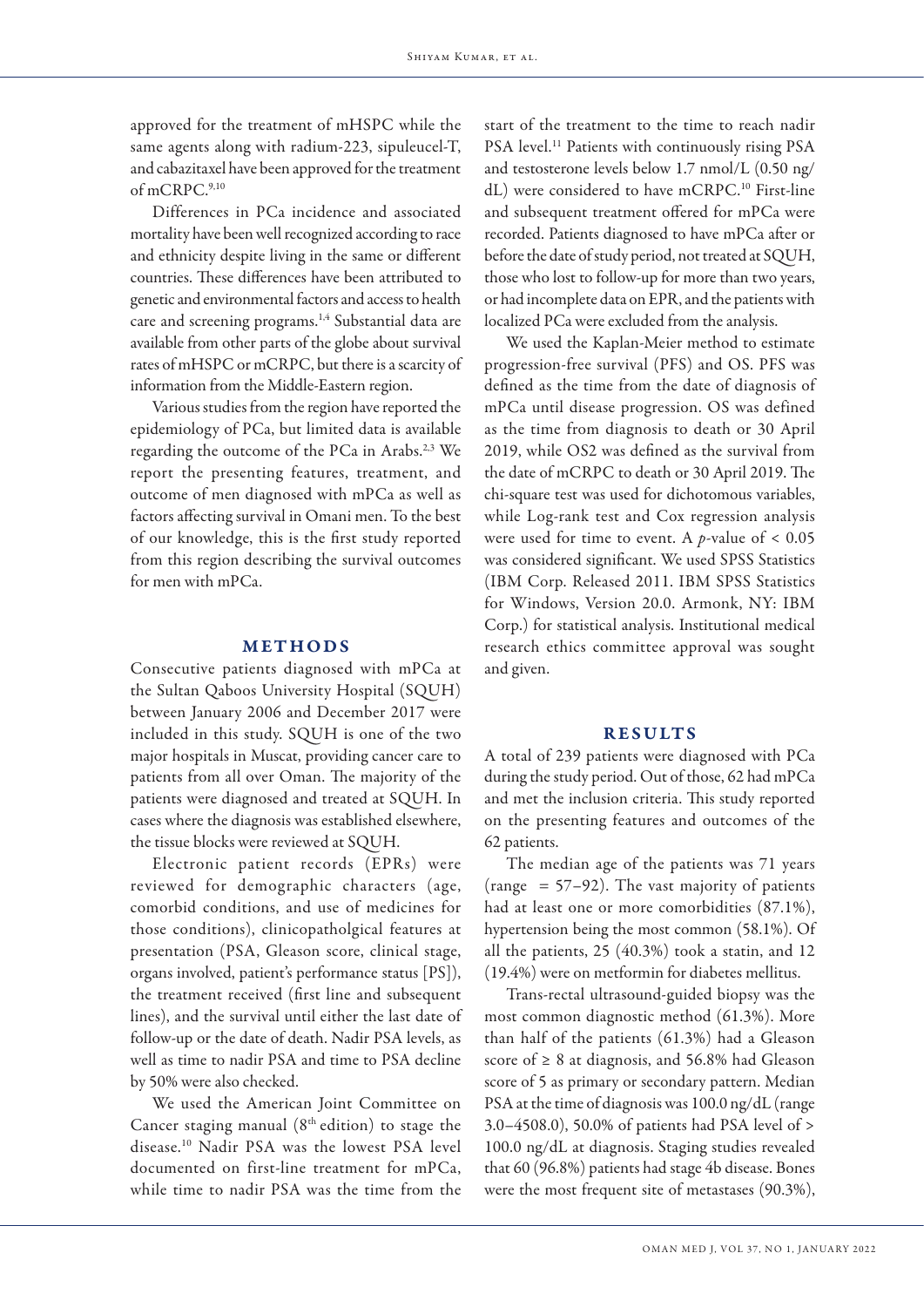## Table 1: Clinicopathological features of all patients.

## Table 2: First-line treatment offered to all patients.

| <b>Patient characteristics</b> | n (%)     |
|--------------------------------|-----------|
| Median age, years              | 71        |
| <b>Comorbid conditions</b>     |           |
| None                           | 8(12.9)   |
| Hypertension                   | 36(58.1)  |
| Dyslipidemia                   | 22(35.5)  |
| Diabetes                       | 19(30.6)  |
| Coronary artery disease        | 12(19.4)  |
| Statin use                     | 25(40.3)  |
| Metformin                      | 12(19.4)  |
| Diagnostic method              |           |
| TRUS*                          | 38(61.3)  |
| TURP <sup>#</sup>              | 15(24.2)  |
| Other Biopsy                   | 7(11.3)   |
| PSA only                       | 2(3.2)    |
| <b>Gleason</b> score           |           |
| $\leq 6$                       | 6(9.7)    |
| 7                              | 11(17.7)  |
| 8                              | 14(22.6)  |
| 9                              | 19 (30.6) |
| 10                             | 5(8.1)    |
| Missing                        | 7(11.3)   |
| PSA level                      |           |
| < 10                           | 5(8.1)    |
| $10 - 20$                      | 2(3.2)    |
| $21 - 50$                      | 12(19.4)  |
| $51 - 100$                     | 10(16.1)  |
| >100                           | 31(50.0)  |
| Missing                        | 2(3.2)    |
| Site of metastasis             |           |
| Bone                           | 56(90.3)  |
| Distant lymph nodes            | 19(30.6)  |
| Lungs                          | 6(9.7)    |
| Liver                          | 3(4.8)    |
| Number of bone metastases      |           |
| $\lt 4$                        | 10(16.1)  |
| $4 - 10$                       | 6(9.7)    |
| >10                            | 40(64.5)  |
| Missing                        | 6(9.7)    |

*TRUS: Transrectal ultrasound-guided biopsy; TURP: transurethral resection of the prostate; PSA: prostate-specific antigen.*

40 (64.5%) patients had > 10 lesions as seen on the bone scan [Table 1].

Of the 62 patients, 27 (43.5%) received androgen deprivation therapy (ADT) (luteinizing hormonereleasing hormone analogue or anti-testosterone alone), while 24 patients (38.7%) were treated with combined androgen blockade (CAB). Only six (9.7%) patients received upfront docetaxel along with the ADT. Median time to nadir PSA was six months (range = 0–44 months), with a median nadir

| <b>Patient characteristics</b>             | $n(\%)$  |  |  |  |  |
|--------------------------------------------|----------|--|--|--|--|
| <b>First-line treatment</b>                |          |  |  |  |  |
| $ADT^*$ only                               | 27(43.5) |  |  |  |  |
| Combined androgen blockade                 | 24(38.7) |  |  |  |  |
| ADT and docetaxel                          | 6(9.7)   |  |  |  |  |
| Surgical castration only                   | 2(3.2)   |  |  |  |  |
| Radical prostatectomy and ADT              | 2(3.2)   |  |  |  |  |
| $ADT$ and $IMRT^{\dagger}$                 | 1(1.6)   |  |  |  |  |
| Time to nadir PSA, months                  |          |  |  |  |  |
| $\epsilon$ 6                               | 30(48.4) |  |  |  |  |
| > 6                                        | 30(48.4) |  |  |  |  |
| Missing                                    | 2(3.2)   |  |  |  |  |
| Minimum testosterone level                 |          |  |  |  |  |
| < 0.7                                      | 49(79.0) |  |  |  |  |
| $0.7 - 1.7$                                | 2(3.2)   |  |  |  |  |
| Missing                                    | 11(17.7) |  |  |  |  |
| Time to minimum testosterone level, months |          |  |  |  |  |
| < 6                                        | 16(25.8) |  |  |  |  |
| > 6                                        | 35(56.5) |  |  |  |  |
| Missing                                    | 11(17.7) |  |  |  |  |

*ADT: androgen deprivation therapy; IMRT: intensity modulated radiation therapy; PSA: prostate-specific antigen.*

Table 3: Characteristics, treatment offered, and outcome of patients with progressive prostate cancer  $(n = 41)$ .

| <b>Patient characteristics</b>         | n (%)     |
|----------------------------------------|-----------|
| Progressed to mCRPC*                   | 40 (64.5) |
| Hormone sensitive                      | 17(27.4)  |
| Transformation to neuroendocrine tumor | 1(1.6)    |
| <b>Missing</b>                         | 4(6.5)    |
| <b>PSA</b> level at mCRPC<br>$\leq 20$ |           |
|                                        | 12(29.3)  |
| > 20                                   | 28 (68.3) |
| Missing                                | 1(2.4)    |
| Radiological progression               |           |
| Yes                                    | 38 (92.7) |
| No                                     | 2(4.9)    |
| Missing                                | 1(2.4)    |
| Site of radiological progression       |           |
| Bone only                              | 29(70.7)  |
| Lymph nodes only                       | 3(7.3)    |
| Viscera and lymph nodes                | 3(7.3)    |
| Viscera only                           | 2(4.8)    |
| Bone and lymph node                    | 1(2.4)    |
| Bone, viscus, and lymph node           | 1(2.4)    |
| Missing                                | 2(4.8)    |
| Performance status at mCRPC            |           |
| $\theta$                               | 6(14.6)   |
| 1                                      | 21 (51.2) |

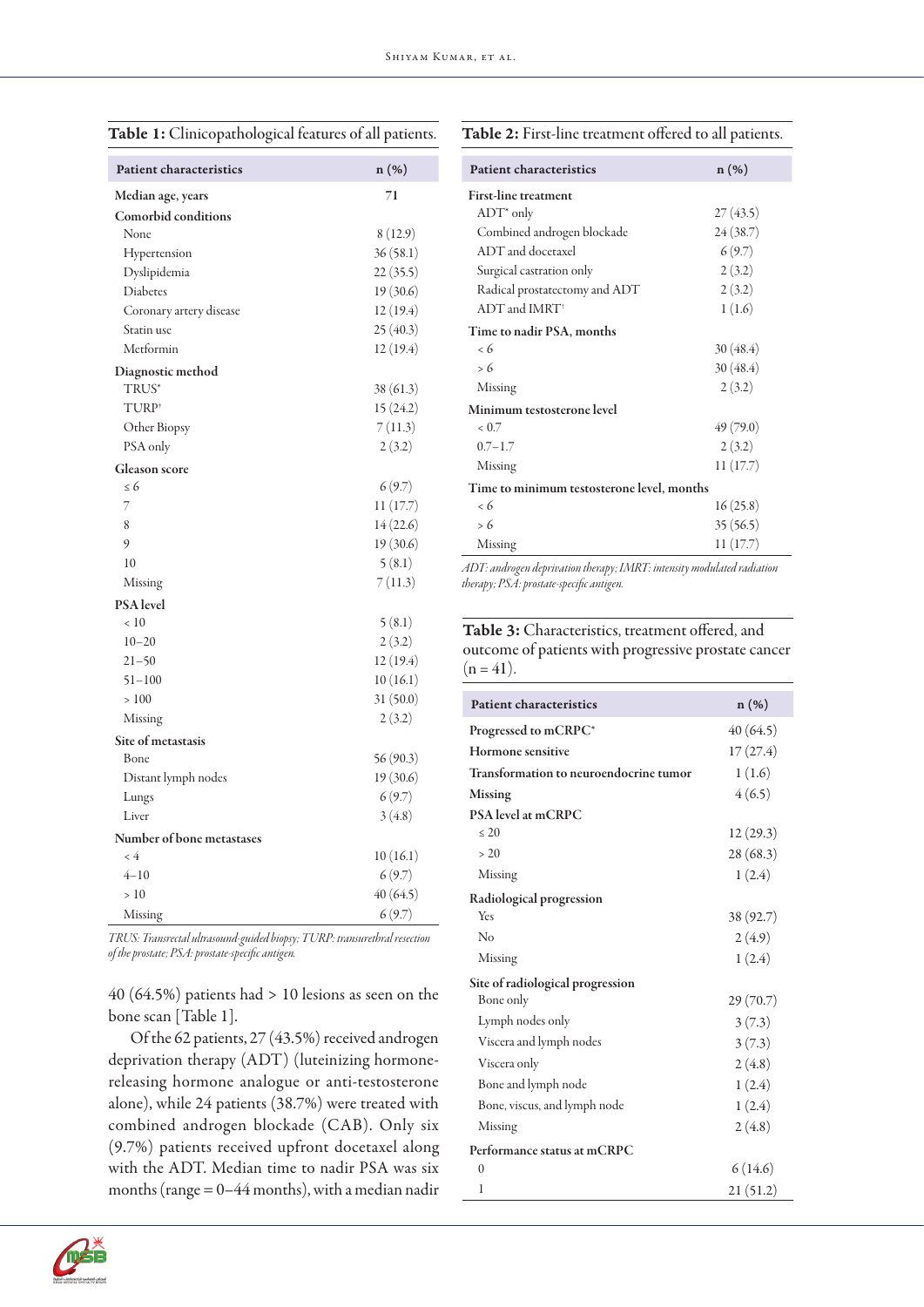Table 3: Characteristics, treatment offered, and outcome of patients with progressive prostate cancer  $(n = 41)$ .

| -continued                            |           |
|---------------------------------------|-----------|
| <b>Patient characteristics</b>        | $n(\%)$   |
| 2                                     | 5(12.2)   |
| 3                                     | 7(17.1)   |
| 4                                     | 3(7.3)    |
| First-line therapy for mCRPC          |           |
| Abiraterone with prednisolone         | 12(29.2)  |
| $Docetaxel \pm prednisolone$          | 10(24.4)  |
| Enzalutamide                          | 6(14.6)   |
| Best supportive care                  | 9(22.0)   |
| Cabazitaxel†                          | 1(2.4)    |
| Etoposide and carboplatin             | 1(2.4)    |
| Patient declined therapy              | 1(2.4)    |
| Lost to follow-up                     | 1(2.4)    |
| <b>Adverse events</b>                 |           |
| None                                  | 16(55.2)  |
| Fatigue                               | 8(27.6)   |
| Neutropenia                           | 2(6.9)    |
| Anemia                                | 1(3.4)    |
| Volume overload                       | 1(3.4)    |
| PSA response to treatment             |           |
| PSA dropped by > 50% in three months  | 13 (44.8) |
| PSA dropped by > 50% in six months    | 15(51.7)  |
| PSA increased                         | 7(24.1)   |
| Disease progression                   |           |
| Radiological and PSA progression      | 19(65.5)  |
| PSA progression                       | 5(17.2)   |
| Radiological progression              | 1(3.4)    |
| Missing                               | 4(13.8)   |
| Second-line treatment $(n = 22)$      |           |
| Abiraterone with prednisolone         | 9(40.9)   |
| $Docetaxel \pm prednisolone$          | 3(13.6)   |
| Enzalutamide                          | 3(13.6)   |
| Cabazitaxel                           | 1(4.5)    |
| Irinotecan                            | 1(4.5)    |
| Best supportive care                  | 5(22.7)   |
| Bone modifying agents                 |           |
| Zoledronic acid                       | 22(53.7)  |
| Denosumab                             | 9(22.0)   |
| Zoledronic acid followed by denosumab | 4(9.8)    |
| Alendronate                           | 1(2.4)    |
| Skeletal events                       |           |
| Bone pain requiring radiotherapy      | 12(29.3)  |
| Bone pain requiring opiates           | 7(17.1)   |
| Bone fracture                         | 1(2.4)    |

*mCRPC: metastatic castration-resistant prostate cancer; PSA: prostate-specific antigen. Patient developed mCRPC soon after docetaxel.*

PSA level of 0.55 ng/dL (range =  $0.01 - 1623.00$ ). Median time to 50.0% drop in PSA was two months (range = 2–39). A minimum testosterone level of 0.7 nmol/L was achieved in 79.0% of patients. Minimum testosterone levels were achieved within six months in 25.8% of patients [Table 2].

The vast majority of patients  $(n = 40,$ 64.5%) developed mCRPC, slightly more than a quarter of patients ( $n = 17, 27.4\%$ ) remained on their first line treatment, while in one patient neuroendocrine transformation was documented, whose disease continued to progress causing painful lymphadenopathy in the groin with a PSA of 0.1. Biopsy of lymph node mass confirmed the diagnosis of neuroendocrine transformation of PCa [Table 3]. PSA level was > 20 ng/dL in 28 (68.3%) patients who developed mCRPC. Radiological progression was documented in 38 (92.7%) patients, while in the remaining two patients, a high PSA level with a low testosterone level was considered an indication of disease progression. Bone was the most common site of disease progression 29 (70.7%). At the time of confirmed mCRPC, 65.2% of patients had a performance status of  $0-1$ . Most patients (n = 30, 75.0%) who developed mCRPC were treated with systemic cancer therapy. Abiraterone and docetaxel were the two most common agents used [Table 3]. Of the patients treated with either docetaxel or abiraterone, one-third of patients ( $n =$ 11, 36.7%) required dose reduction at some point



Figure 1: Progression-free survival of all patients with metastatic prostate cancer at the time of diagnosis.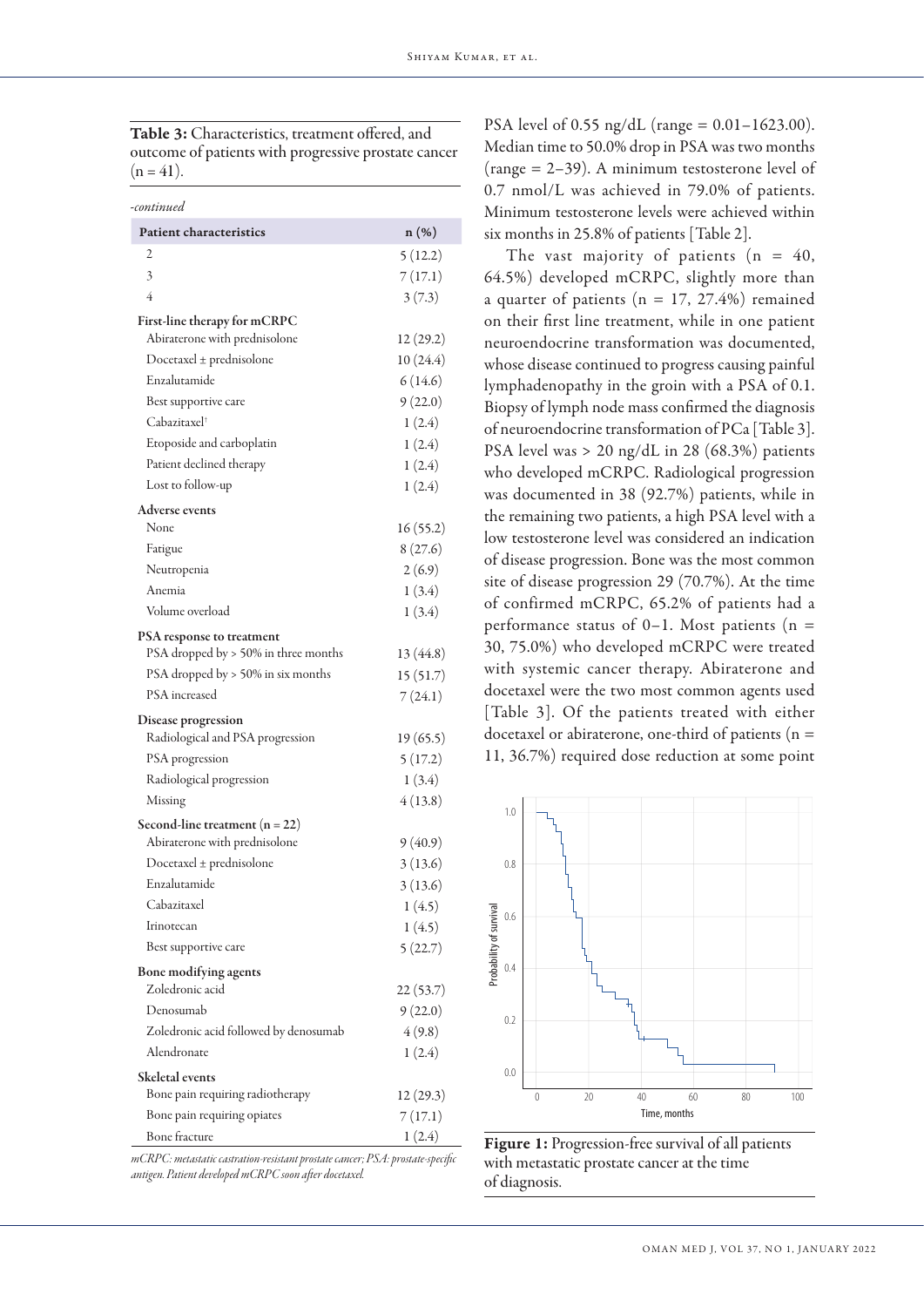| Factor                                  | Univariate analysis for PFS |                          |                          | Univariate analysis for OS |                   |                          |                          |            |
|-----------------------------------------|-----------------------------|--------------------------|--------------------------|----------------------------|-------------------|--------------------------|--------------------------|------------|
|                                         | Median,<br>months           | <b>SE</b>                | 95% CI                   | $p$ -value                 | Median,<br>months | <b>SE</b>                | 95% CI                   | $p$ -value |
| Diagnostic method                       |                             |                          |                          |                            |                   |                          |                          |            |
| <b>TRUS</b>                             | 19.0                        | 2.6                      | $13.8 - 24.1$            | 0.040                      | 53.0              | 7.1                      | $39.0 - 67.0$            | < 0.001    |
| TURP                                    | 17.0                        | 3.5                      | $10.0 - 23.9$            |                            | 35.0              | 3.9                      | $27.3 - 42.6$            |            |
| <b>PSA</b>                              | 10.0                        | $\omega$                 | $\omega$                 |                            | 1.0               | $\omega$ .               | ÷,                       |            |
| Other biopsy                            | 11.0                        | 2.1                      | $6.7 - 15.2$             |                            | 42.0              | 15.8                     | $11.0 - 73.0$            |            |
| Comorbidities                           |                             |                          |                          |                            |                   |                          |                          |            |
| None                                    | 11.0                        | 0.5                      | $9.9 - 12.0$             | 0.170                      | 13.0              | 3.5                      | $6.0 - 20.0$             | 0.002      |
| One                                     | 17.0                        | 13.8                     | $0.0 - 44.1$             |                            | 64.0              | 17.2                     | $30.1 - 97.8$            |            |
| Two                                     | 19.0                        | 2.8                      | $13.3 - 24.6$            |                            | 47.0              | 5.8                      | $35.5 - 58.4$            |            |
| Three                                   | 18.0                        | 4.4                      | $9.2 - 26.7$             |                            | 42.0              | 8.7                      | $25.0 - 59.0$            |            |
| Statin use                              |                             |                          |                          |                            |                   |                          |                          |            |
| Yes                                     | 18.0                        | 2.0                      | $14.0 - 21.9$            | 0.240                      | Not reached       | $\overline{\phantom{a}}$ | ä,                       | 0.007      |
| N <sub>o</sub>                          | 14.0                        | 2.5                      | $9.1 - 18.8$             |                            | 40.0              | 4.2                      | $31.7 - 48.2$            |            |
| <b>Gleason</b> score                    |                             |                          |                          |                            |                   |                          |                          |            |
| 6                                       | 18.0                        | 8.9                      | $0.4 - 35.6$             | 0.320                      | 27.0              | 18.0                     | $0.0 - 62.2$             | 0.023      |
| 7                                       | 19.0                        | 6.3                      | $6.6 - 31.3$             |                            | 51.0              | ä,                       | ä,                       |            |
| 8                                       | 21.0                        | 5.2                      | $10.7 - 31.2$            |                            | Not reached       | $\overline{\phantom{a}}$ | ä,                       |            |
| 9                                       | 14.0                        | 3.1                      | $7.9 - 20.1$             |                            | 42.0              | 3.2                      | 35.6 - 48.3              |            |
| 10                                      | 11.0                        | 1.6                      | $7.8 - 14.2$             |                            | 35.0              | 14.0                     | $7.6 - 62.3$             |            |
|                                         |                             |                          |                          |                            |                   |                          |                          |            |
| Liver metastasis                        |                             |                          |                          |                            |                   |                          |                          |            |
| No                                      | 17.0                        | 2.2                      | $12.5 - 21.4$            | 0.470                      | 47.0              | 4.7                      | $36.7 - 53.6$            | 0.007      |
| Yes                                     | 15.0                        | ä,                       | ÷,                       |                            | 2.0               | 0.8                      | $0.4 - 3.6$              |            |
| <b>Bone metastasis</b>                  |                             |                          |                          |                            |                   |                          |                          |            |
| Yes                                     | 17.0                        | 1.2                      | $14.6 - 19.3$            | 0.040                      | 42.0              | 2.9                      | $36.2 - 47.7$            | 0.100      |
| N <sub>o</sub>                          | 39.0                        | 11.6                     | $16.1 - 61.8$            |                            | Not Reached       | $\overline{\phantom{a}}$ |                          |            |
| No. of bone metastasis                  |                             |                          |                          |                            |                   |                          |                          |            |
| $\lt 4$                                 | 35.0                        | 4.6                      | $25.8 - 44.1$            | 0.008                      | 64.0              | ä,                       |                          | 0.020      |
| $4 - 10$                                | 38.0                        | 26.2                     | $0.0 - 89.5$             |                            | 64.0              | $\overline{\phantom{a}}$ |                          |            |
| >10                                     | 15.0                        | 1.5                      | $12.0 - 18.0$            |                            | 38.0              | 7.1                      | $24.0 - 52.0$            |            |
| First-line therapy                      |                             |                          |                          |                            |                   |                          |                          |            |
| ADT                                     | 19.0                        | 4.5                      | $10.1 - 27.8$            | 0.014                      |                   |                          |                          |            |
| CAB                                     | 17.0                        | 1.4                      | $14.2 - 19.7$            |                            | $\overline{a}$    | ä,                       | $\overline{\phantom{a}}$ |            |
| ADT + docetaxel                         | 14.0                        | 8.1                      | $0.0 - 30.0$             |                            |                   |                          |                          |            |
| Time to nadir PSA, months               |                             |                          |                          |                            |                   |                          |                          |            |
| < 6                                     | 13.0                        | 2.8                      | $7.3 - 18.6$             | 0.030                      | 38.0              | 4.7                      | $28.7 - 47.2$            | 0.020      |
| $> 6$                                   | 25.0                        | 13.4                     | $0.0 - 51.2$             |                            | 64.0              | 12.0                     | $40.4 - 87.6$            |            |
| Minimum testosterone level              |                             |                          |                          |                            |                   |                          |                          |            |
| $< 0.7$ nmol/L                          | 18.0                        | 2.0                      | $14.0 - 23.0$            | 0.008                      | 43.0              | 4.5                      | $34.0 - 52.0$            | < 0.001    |
| $0.7 - 1.7$ nmol/L                      | 10.0                        | $\overline{\phantom{a}}$ | $\overline{\phantom{a}}$ |                            | 12.0              | $\sim$                   | $\sim$                   |            |
| mCRPC                                   |                             |                          |                          |                            |                   |                          |                          |            |
| Yes                                     |                             |                          |                          |                            | 42.0              | 2.2                      | $37.6 - 46.3$            | 0.003      |
| N <sub>o</sub>                          |                             |                          |                          |                            | Not reached       | $\omega$                 | $\omega$                 |            |
| PSA at time of mCRPC                    |                             |                          |                          |                            |                   |                          |                          |            |
| ~10                                     |                             |                          |                          |                            | 53.0              | 11.0                     | $31.4 - 74.5$            | 0.030      |
| $11 - 20$                               |                             |                          |                          |                            | 64.0              | $\sim$                   | $\overline{\phantom{a}}$ |            |
| $>20$                                   |                             |                          |                          |                            | 34.0              | 8.4                      | $17.4 - 50.5$            |            |
| Performance status at the time of mCRPC |                             |                          |                          |                            |                   |                          |                          |            |

0 0 - - - - - - Not reached - 0.005

Table 4: Univariate analysis for progression-free survival (PFS) and overall survival (OS) 1 for all patients with metastatic prostate cancer (n = 62). $^*$ 

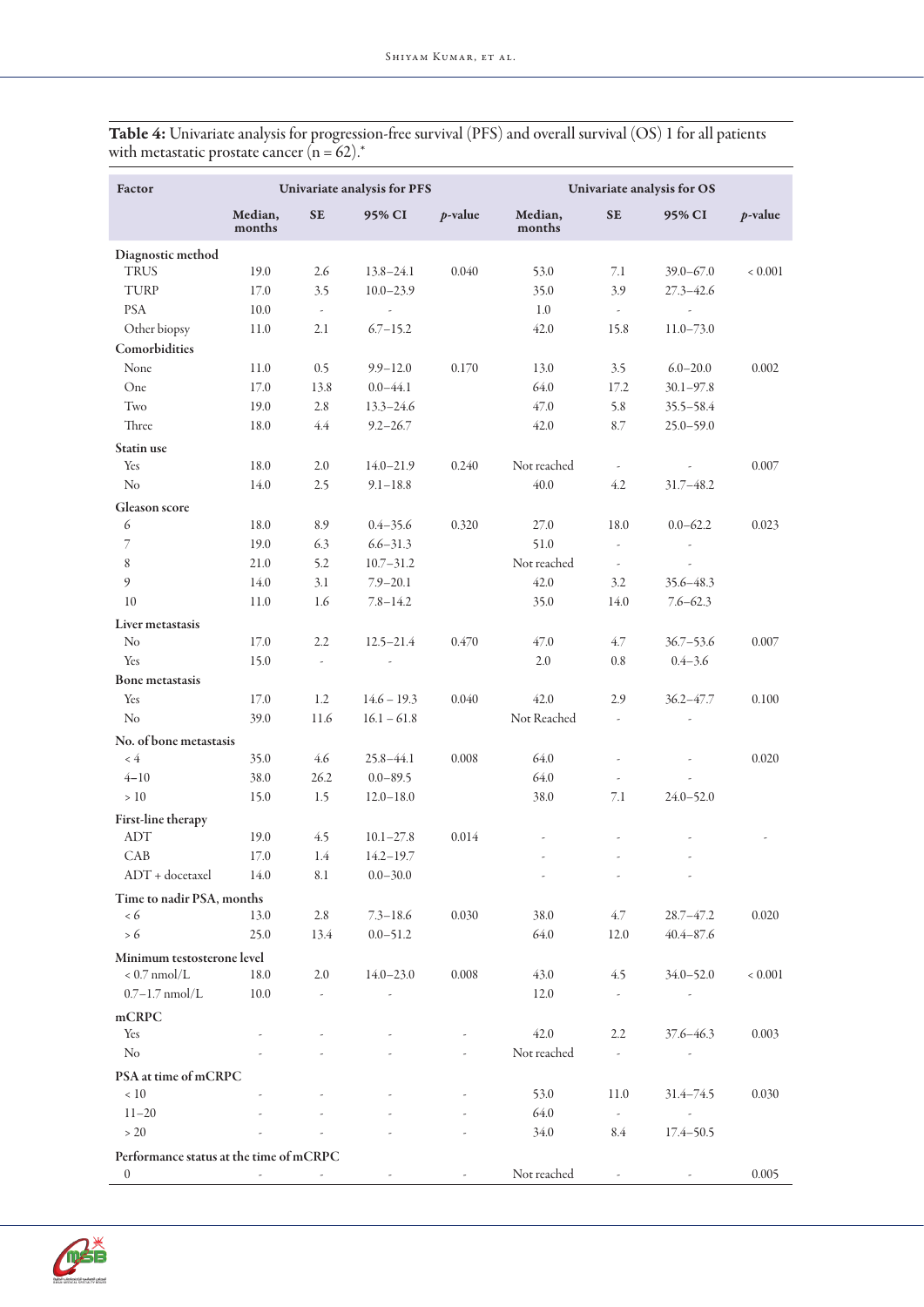| Table 4: Univariate analysis for progression-free survival (PFS) and overall survival (OS) 1 for all patients |  |  |
|---------------------------------------------------------------------------------------------------------------|--|--|
| with metastatic prostate cancer $(n = 62)^{*}$                                                                |  |  |

| -continued |                   |                             |        |            |                   |                            |               |            |  |
|------------|-------------------|-----------------------------|--------|------------|-------------------|----------------------------|---------------|------------|--|
| Factor     |                   | Univariate analysis for PFS |        |            |                   | Univariate analysis for OS |               |            |  |
|            | Median,<br>months | <b>SE</b>                   | 95% CI | $p$ -value | Median,<br>months | <b>SE</b>                  | 95% CI        | $p$ -value |  |
|            | ٠                 | $\sim$                      | ٠      |            | 43.0              | 6.5                        | $30.1 - 55.8$ |            |  |
|            | ٠                 | $\sim$                      | ٠      | ٠          | 42.0              | 0.0                        | ٠             |            |  |
|            | ٠                 | ٠                           | ٠      | ٠          | 18.0              | 2.6                        | $12.8 - 23.1$ |            |  |
| 4          | ٠                 | $\overline{\phantom{a}}$    | ۰      | ٠          | 14.0              | 4.0                        | $6.0 - 22.0$  |            |  |

*\*Continuous variables (e.g., age, PSA levels, etc) not included. Only categorical variables were included in this table.*

*CI: confidence interval; SE: standard error; TRUS: transrectal ultrasound-guided biopsy; TURP: transurethral resection of prostate; PSA: prostate-specific antigen; ADT: androgen deprivation therapy; CAB: combined androgen blockade; mCRPC: metastatic castration-resistant prostate cancer.* 



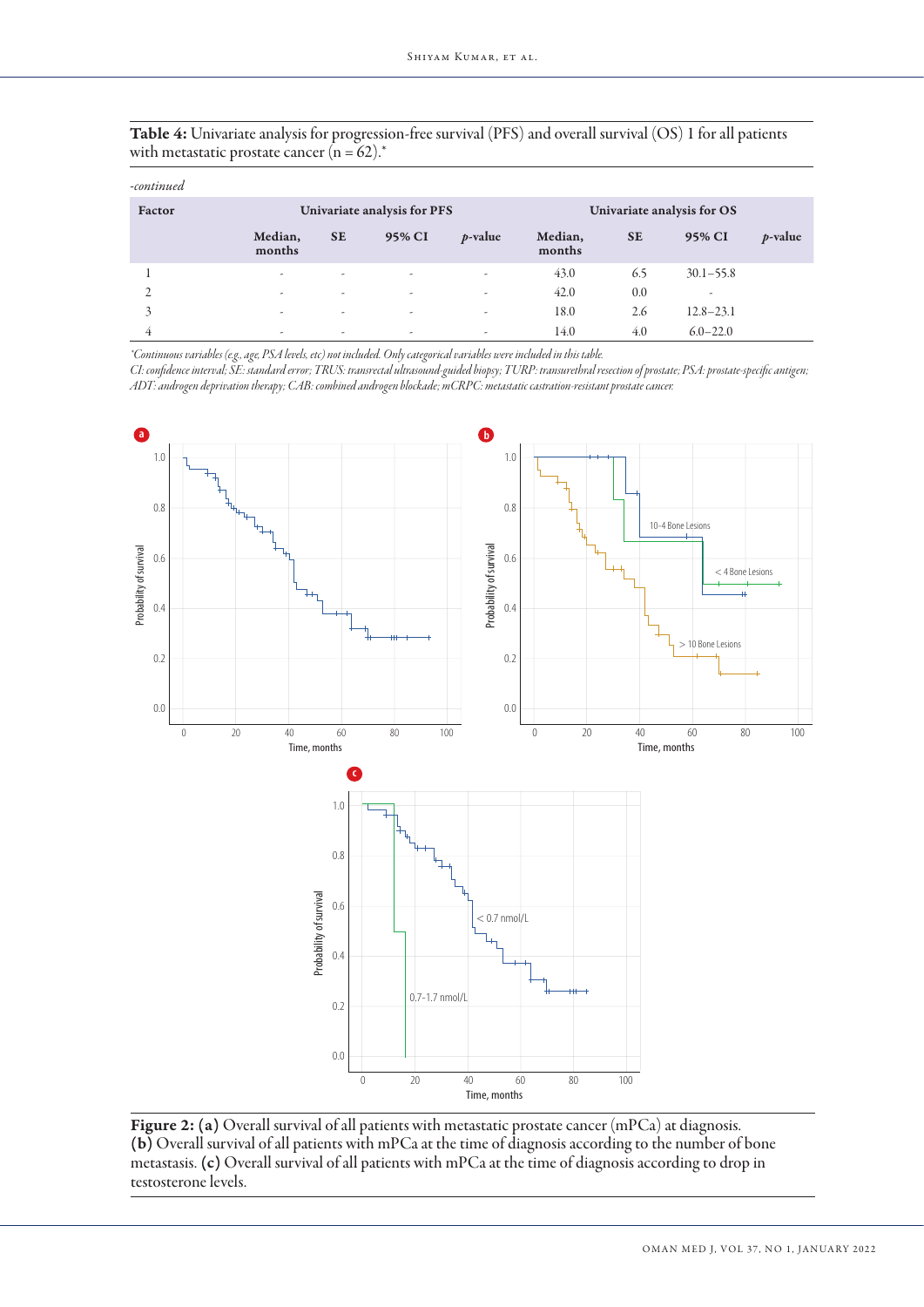

Figure 3a: Overall survival of patients with metastatic castration-resistant prostate cancer. (b) Effect of treatment dose reduction on overall survival of patients with metastatic castration-resistant prostate cancer.

during the treatment trajectory. PSA dropped by > 50.0% in 13 (44.8%) patients within three months of starting the treatment. Disease progression was documented in 25 (86.2%) patients. Abiraterone was the most commonly used treatment option as the second-line treatment for mCRPC [Table 3].

Bone modifying agents were used in 36 patients, zoledronic acid being the commonest agent  $(n =$ 22, 53.7%). Twenty (48.8%) patients had skeletalrelated event, worsening bony pain requiring palliative radiotherapy being the commonest ( $n = 12$ , 29.3%) [Table 3].

After a median follow-up of 34.5 months  $(range = 1.0 - 93.0), four (6.5%) are in complete$ remission, 16 (25.8%) were still receiving treatment, and 20 (32.3%) died of disease progression; 13 (21.0%) died of a cause unrelated to disease, or its treatment, one (1.6%) died of treatment associated toxicity, one received best supportive care measures, while seven patients (11.3%) were lost to follow-up. Median PFS was  $17.0$  (range =  $4.0-91.0$ ) months [Figure 1]. Age, bones metastases, number of bone metastases, time to nadir PSA, nadir PSA level, testosterone level of < 0.7 nmol/L, and type of first-line treatment significantly affected the PFS on univariate analysis [Table 4]. None of the factors significantly affected PFS on multivariate analysis.

At a median follow-up of 34.5 months (range = 1.0–93.0), the median OS was 43 months (range = 1–93, 95% confidence interval: 95%, 33.5– 52.5) [Figure 2a]. Age, number of comorbidities, hypertension, statins use, Gleason score, number of bone metastases [Figure 2b], liver metastasis, PSA level at diagnosis, time to nadir PSA, nadir PSA level, testosterone level [Figure 2c], complication with first-line treatment, PFS, PSA levels at the time of mCRPC, visceral metastasis, PS at the time of disease progression, treatment duration for firstline treatment for mCRPC, use of bone modifying agents, and occurrence of skeletal-related event significantly affected the OS-1 on univariate analysis [Table 4]. None of the factors significantly affected PFS on multivariate analysis.

The OS post mCRPC was 17 months [Figure 3a]. On univariate analysis, age, visceral metastasis, PS at the time of mCRPC, treatment for mCRPC, treatment dose reductions [Figure 3b], treatment duration of first-line treatment for mCRPC, second-line treatment for mCRPC, and use of bone modifying agents significantly affected OS-2, while none of the factors were significant on multivariate analysis.

## DISCUSSION

The Oman National Cancer Registry captures the incidence of all cancers every year, but it does not collect data about the clinical stage, patterns of metastases, prognostic factors, or outcome of

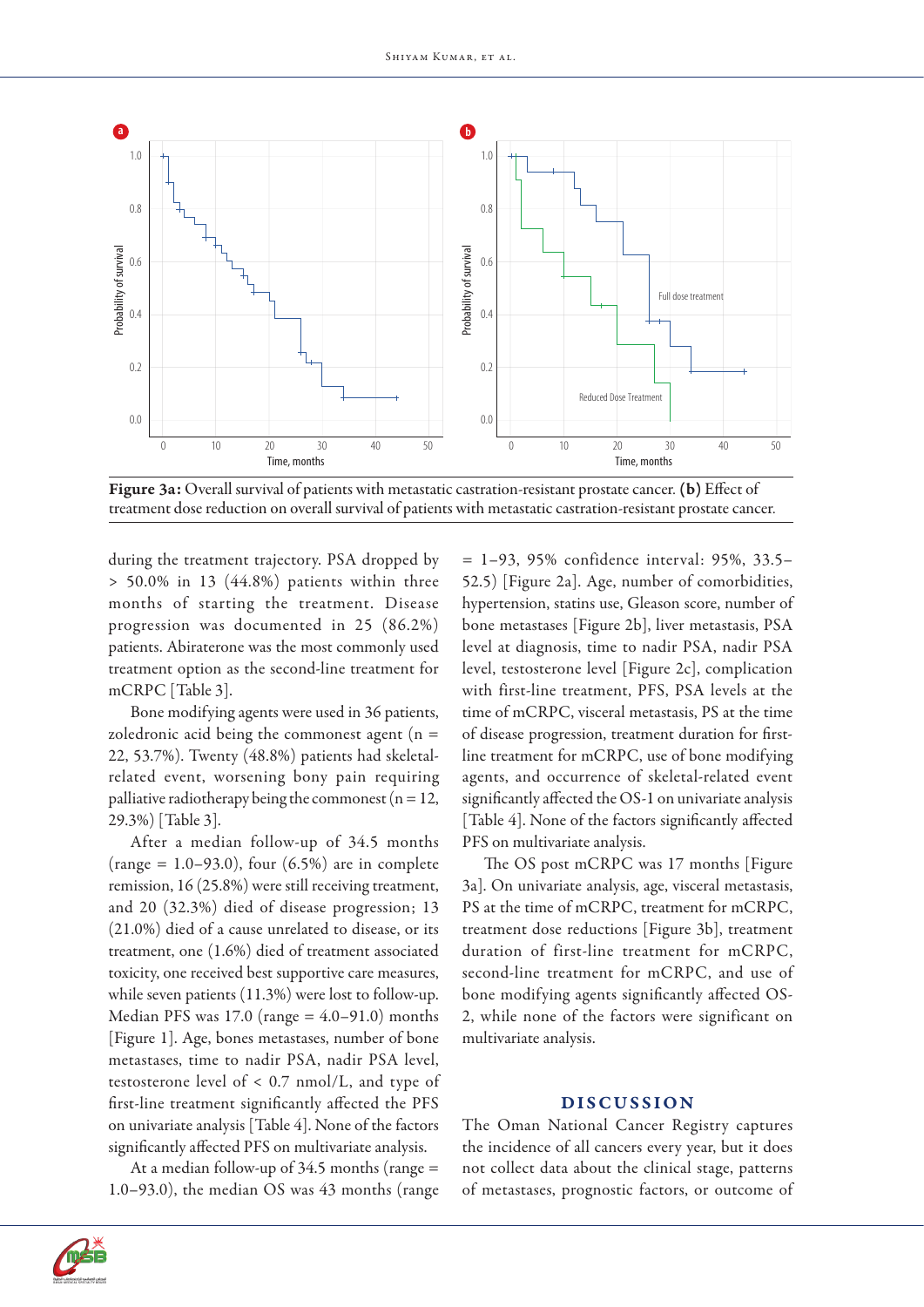cancer.5 For the first time, we report the outcome of Omani men with mPCa. The majority of patients presented with poor risk features (high Gleason score and serum PSA level > 20). Bone was the most common site of metastatic disease. The median PFS was 17.0 months, while the median OS was 43 months. The median survival post mCRPC was 17 months.

Increasing age is considered one of the risk factors for PCa and age-specific incidence increases with each decade of life.<sup>8</sup> Reported median age at the time of diagnosis ranges between 62 and 73 years across different continents. Median age of Asian men diagnosed with PCa is higher than European Americans or African Americans.<sup>12</sup> The median age at diagnosis in our cohort was 71 years. Our results are consistent with those reported from Europe, Asia, and Sub-Saharan Africa.3,11,13,14

Asian men with PCa have higher serum PSA levels, a higher Gleason score, and a higher clinical stage at diagnosis than European or American patients. Serum PSA in Asian men is also higher than African men living in America or Africa.12 Studies from India, Egypt, Hong Kong, Japan, and Nigeria also support these findings.3,11,14–16 Our results are consistent with these studies, as the median PSA level was 100.0 ng/mL. Similarly, 61.3% patients had Gleason scores of  $\geq 8$ . The combination of PSA levels and Gleason scores were significantly higher compared to the studies reported from India, Nigeria, and Egypt.3,14,15

Median time to nadir PSA and nadir PSA levels have significant impact on the survival outcomes of PCa.11,16 Median nadir PSA level was 0.55 ng/mL with a median time of six months to nadir PSA in our cohort. The results are consistent with studies reported from Japan and Hong Kong, which revealed a median time to nadir PSA of  $6-7.3$  months.<sup>11,16</sup> All these studies found nadir PSA levels and median time to nadir PSA significantly affecting the PFS and OS.<sup>11,16</sup> A study from Nigeria,<sup>14</sup> reported a nadir PSA of 4 ng/mL with a PFS and OS of 26.8 and 40.3 months, respectively. Although the median nadir PSA level was much higher in this study than our results (4.0 vs. 0.55 ng/mL), median PFS was longer in Nigerian men than our patients (26.8 vs. 17.0 months). However, OS was almost identical (40.3 vs. 43 months). These studies indicate the difference in PCa outcomes in different patient populations with various median nadir PSA levels.

The overwhelming majority of patients had bone metastases at the time of disease diagnosis, with nearly two-thirds of patients having > 10 bony lesions. Almost similar figures were reported from Egypt, India, and Hong Kong,3,15,16 though the number of patients and extent of bony lesions were lesser than our cohort.

Interest to treat the primary PCa even in the presence of metastatic disease increased after encouraging results from other diseases (e.g., breast, colon, and ovarian cancer).<sup>17</sup> At least two randomized trials (HORRAD and STAMPEDE) and a meta-analysis showed the beneficial effect of radiotherapy to the primary site and improved OS by 7% at three years for patients with low metastatic disease burden (defined as < 5 bone metastases and no visceral disease).10 The STAMPEDE trial also showed improved PFS, failure-free survival, and prostate-specific survival in favor of localized radiotherapy, when added to the standard ADT. The National Comprehensive Cancer Network and European Society of Medical Oncology have incorporated the option of using radiotherapy with ADT for treating the primary site in patients with mHSPC with a low disease burden.10,18 Besides radiotherapy to the primary tumor, radical surgery to the primary site also improves five-year OS and disease-specific survival.17 In our cohort, only one patient was treated with ADT and radiotherapy, while two had radical surgery at the time of diagnosis because of low metastatic burden. Both HORRAD and STAMPEDE were reported in 2019 and 2018, respectively, while the cohort of patients described here includes patients from 2006 onwards, making it easier for a reader to understand the low number of cases.

Medical castration with either ADT, CAB, or surgical castration was the standard of care before the approval of docetaxel and newer hormonal agents for mPCa.19 In the last decade, treatment for PCa has taken significant strides. PFS and OS have increased significantly for patients with mHSPC with the addition of docetaxel and abiraterone earlier in the disease course.<sup>9,10</sup> Risk of death reduced by 24% (STAMPEDE trial) to 27% (CHAARTED trial) with docetaxel and from 37% (STAMPEDE trial) to 38% (LATITUDE trial) with abiraterone.<sup>9,10</sup> The vast majority of patients in our cohort were treated with either single-agent ADT or CAB. Only six (9.7%) patients received upfront docetaxel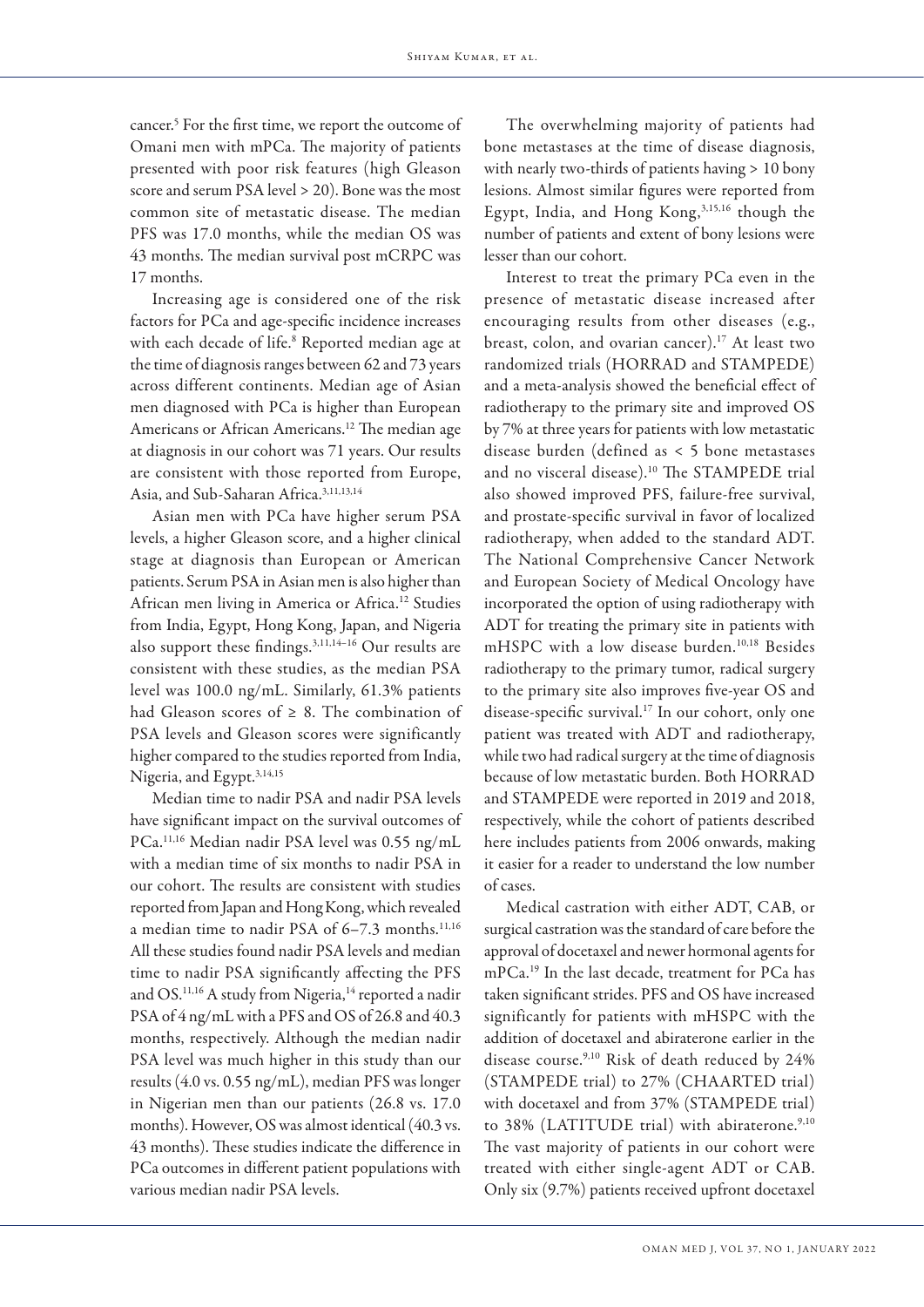along with ADT. Upfront docetaxel or abiraterone were approved for mHSPC or high-risk PCa after 2018 while we report our cohort since 2006, hence it is easy to understand few patients being treated with upfront docetaxel in our report. We cannot compare our results to results reported from Egypt as all patients were treated with upfront docetaxel for mHSPC in that study.<sup>3</sup> Due to small numbers treated with upfront docetaxel and shorter follow-up, it was too early to see the effect on PFS or OS.

Median PFS of mHSPC or time to the development of mCRPC is reported to be 18–24 months.9,20 Median time to CRPC was 17 months in our cohort, which is better than reported from India15 and Hong Kong,16 while considerably lower than that reported from Nigeria.<sup>14</sup> Age, PSA level, and the number of bony metastasis were significant factors affecting the time to mCRPC in our study and a study reported from India,<sup>1</sup>, while median nadir PSA levels and median time to nadir PSA were significant factors as reported from Hong Kong and Nigeria.14,16 Treatment with docetaxel, abiraterone, and enzalutamide has improved the survival of patients with mCRPC.<sup>10</sup> All three agents were used for our cohort once patients developed mCRPC (28 of 40 patients). It should be noted that whereas the median OS for mCRPC used to be 10–12 months before docetaxel and the hormonal agents,<sup>20</sup> there has been a significant improvement with the introduction of these agents, and our results of median OS (OS-2) of 17 months is consistent with the published literature.<sup>9</sup>

The median OS for the studied cohort was 43 months, which is shorter than reported from India15 but longer than reported from Hong Kong.16 Various factors (patient PS, Gleason score, visceral metastases, PSA, hemoglobin, lactate dehydrogenase (LDH), albumin, and alkaline phosphatase at the time of diagnosis) were tested for predicting the outcome of patients with mCRPC treated with various agents enrolled on six different clinical trials in various settings.<sup>21</sup> The prognostic score could predict four groups with the worst median survival of 8.8 months and longest survival of 22.8 months.21 Likewise, another group suggested a simpler prognostic score comprising PSA, LDH, neutrophil to lymphocyte ratio, and patient PS for a relatively small sample size of patients treated with abiraterone.22 On univariate analysis, Gleason Score, PSA levels, and PS significantly affected the OS in our cohort.

There are several limitations of our study. The sample size was small, and the cohort was treated over a long period, during which treatment options for mPCa have changed considerably. Although we report the outcome of Omani men with mPCa from a single centre, this still can be a representative sample for the country to a large extent as only two hospitals in the Sultanate provide cancer care and receive referrals from all over the country.

# **CONCLUSION**

Omani men with mPCa present with high PSA levels, a higher cumulative Gleason score, and a high risk disease. The OS was comparable to reported outcomes from various regions of the world.

## *Disclosure*

The authors declared no conflicts of interest. No funding was received for this study.

#### **REFERENCES**

- 1. Bray F, Ferlay J, Soerjomataram I, Siegel RL, Torre LA, Jemal A. Global cancer statistics 2018: GLOBOCAN estimates of incidence and mortality worldwide for 36 cancers in 185 countries. CA Cancer J Clin 2018 Nov;68(6):394-424.
- 2. Al-Abdin OZ, Al-Beeshi IZ. Prostate cancer in the Arab population: an overview. Saudi Med J 2018;39(5):453- 458.
- 3. Alhanafy AM, Zanaty F, Ibrahem R, Omar S. Prognostic factors for hormone sensitive metastatic prostate cancer: impact of disease volume. Asian Pac J Cancer Prev 2018;19(4):1113-1118.
- 4. Taitt HE. Global trends and prostate cancer: a review of incidence, detection, and mortality as influenced by race, ethnicity, and geographic location. Am J Mens Health 2018;12(6):1807-1823.
- 5. Al-Bahrani BA, Al-Lawati NA, Al-Siyabi NH, Al-Gharbi DO, Al-Wehaibi. Cancer incidence in Oman 2015. Ministry of Health: Oman. 2015 [cited 2020 March]. Available from: https:// www.moh.gov.om/documents/272928/1232802/ Cancer+Incidence+in+Oman+2015/fdefdd19-47c3 e101-d953-9dafba9c650c.
- 6. Kumar S, Burney IA, Satyapal N, Kunju J, Al-Marhoon MS, Siddiqui KM. Clinicopathological features, treatment and outcome of Omani patients with localised prostate cancer. Arab J Urol 2020;18(4):219-225.
- 7. Al-Lawati JA, Al-Zakwani I, Fadhil I, Al-Bahrani BJ. Cancer incidence in Oman (1996-2015). Oman Med J 2019;34(4):271-273.
- 8. Kimura T, Egawa S. Epidemiology of prostate cancer in Asian countries. Int J Urol 2018 Jun;25(6):524-531.
- 9. Gravis G. Systemic treatment for metastatic prostate cancer. Asian J Urol 2019;6(2):162-168.
- 10. National Comprehensive Cancer Network. Prostate cancer version 1. 2020: national comprehensive cancer network; 2020 [cited 2020 April 26]. Available from: https://pubmed.ncbi.nlm.nih.gov/33545689/.